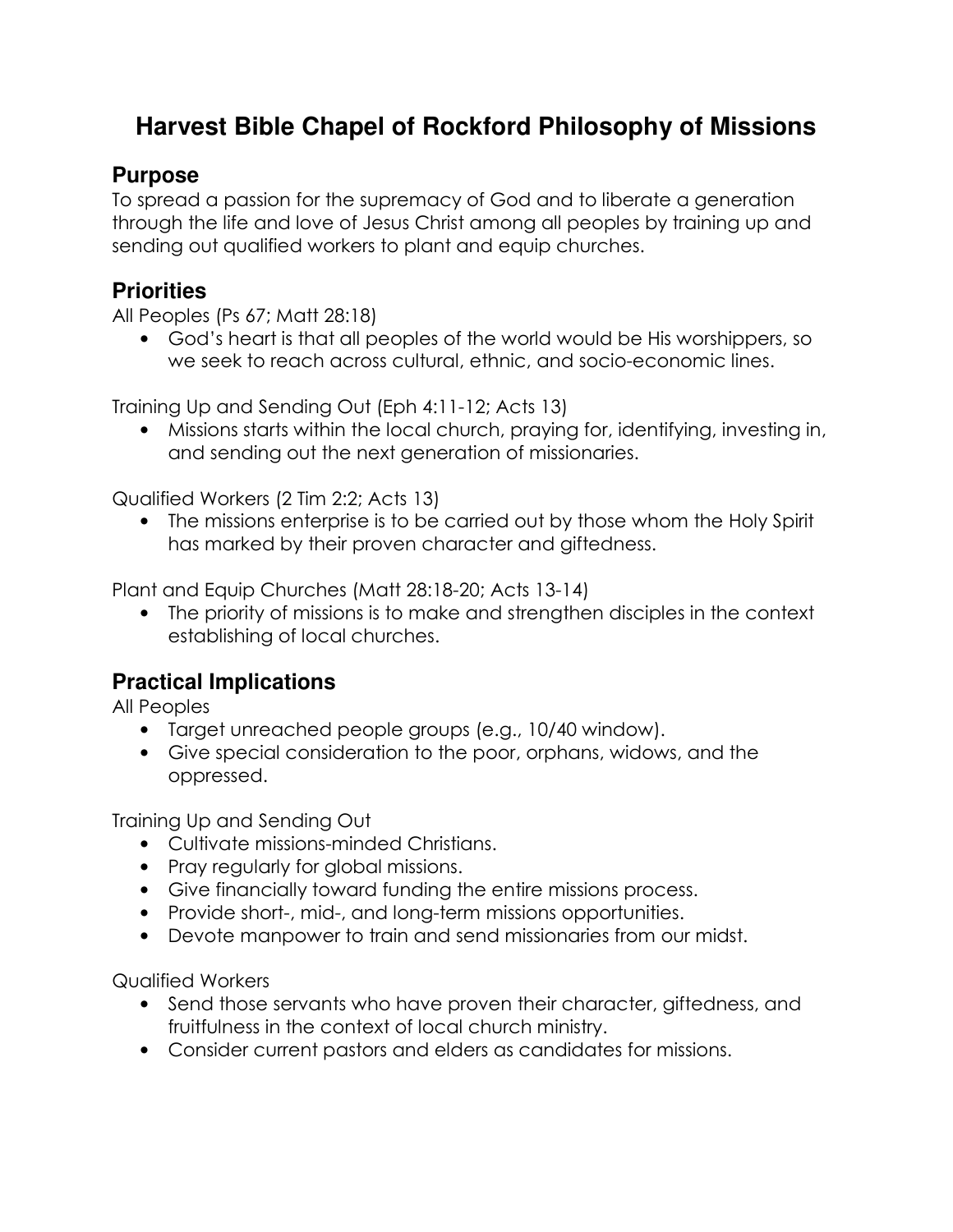Plant and Equip Churches

- Evangelize unbelievers.
- Disciple new believers.
- Train up pastoral leadership.
- Provide money and manpower for church building.

### **Criteria for Missions Involvement**

- Does this opportunity seek to reach the people of priority?
- Does this potential missionary come from our church and/or do they seek to place themselves under the authority of the local church?
- Does this potential missionary demonstrate proven character, giftedness, and fruitfulness?
- Does this opportunity engage directly with planting new churches or equipping existing church plants?

# **Goals**

**Financial** 

- Make our regular commitments (i.e., monthly, quarterly, annually) at least 10% of church income, which includes Harvest Bible Fellowship church planting (5%).
- Grow our regular commitment at the rate of  $\frac{1}{2}$  per year.
- Special offerings/projects:
	- o Special one-time gifts can be given to any missionary as God leads.
	- o Special projects and offerings can be taken on during the year (maximum one per quarter, but it would be wise to limit them to 2-3 per year, especially in the next few years).

Church Body Involvement

- Send out <u>eagen missionaries in the next seven</u> years.
- Weave a missions focus into every ministry of our church.
	- o Missions Moment once per month on Sunday morning
	- o Adopt-a-missionary in Life Groups and Sunday School
	- o Equipping class on missions and evangelism
- Pray regularly for missions at all levels (e.g., corporate, Sunday school, Life Groups).
- Participate in short-term missions opportunities throughout the year, sending \_\_\_\_\_ participants per year or \_\_\_\_ teams per year.